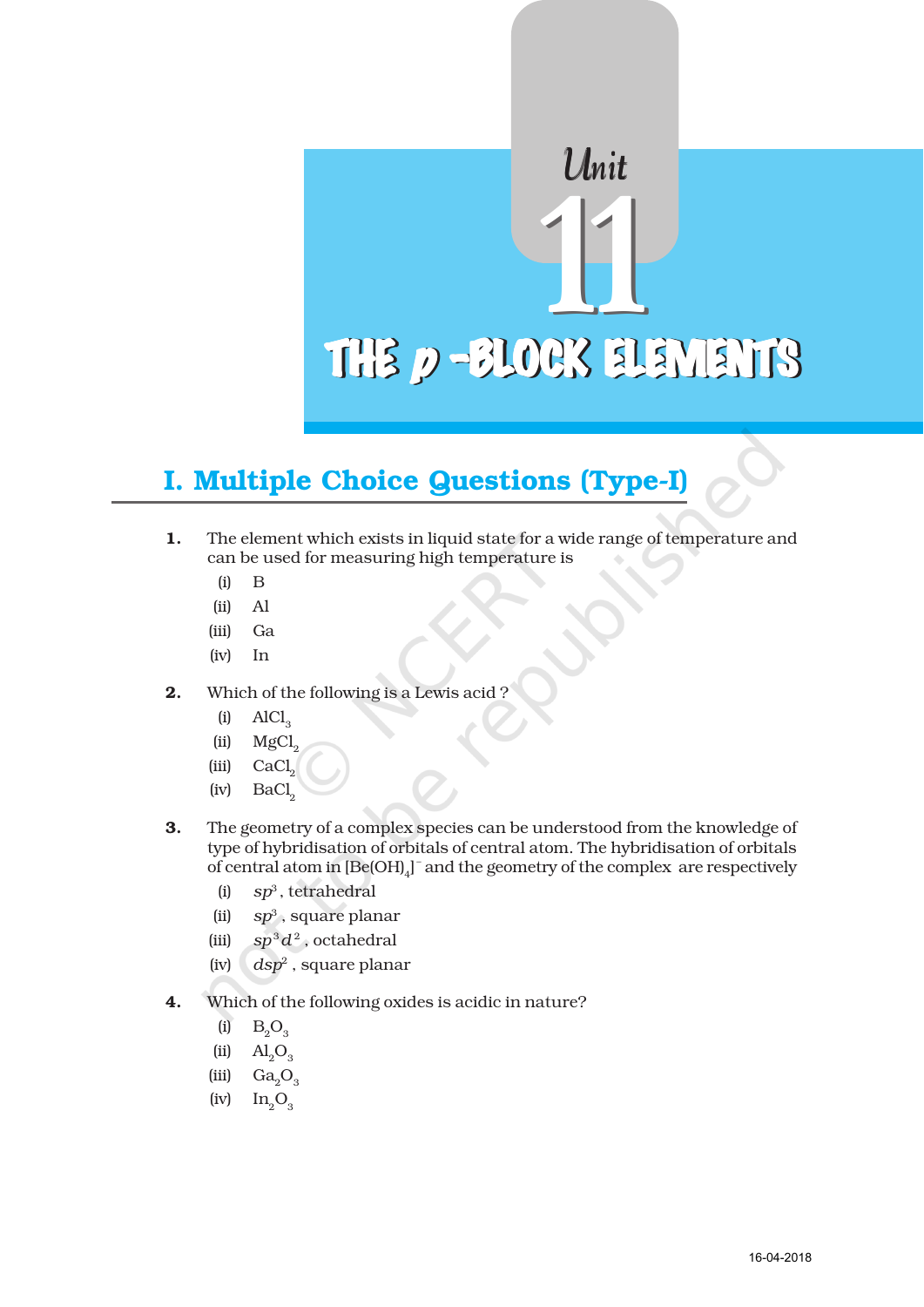- 5. The exhibition of highest co-ordination number depends on the availability of vacant orbitals in the central atom. Which of the following elements is not likely to act as central atom in  $\text{MF}_6^{3-}$ ?
	- (i) B
	- (ii) Al
	- (iii) Ga
	- (iv) In
- 6. Boric acid is an acid because its molecule
	- (i) contains replaceable H+ ion
	- (ii) gives up a proton
	- (iii) accepts OH– from water releasing proton
	- (iv) combines with proton from water molecule
- 7. Catenation i.e., linking of similar atoms depends on size and electronic configuration of atoms. The tendency of catenation in Group 14 elements follows the order:
	- (i)  $C > Si > Ge > Sn$
	- (ii)  $C \gg Si > Ge \approx Sn$
	- (iii)  $\text{Si} > C > \text{Sn} > \text{Ge}$
	- (iv)  $Ge > Sn > Si > C$
- 8. Silicon has a strong tendency to form polymers like silicones. The chain length of silicone polymer can be controlled by adding
	- $(ii)$  MeSiCl<sub>3</sub>
	- (ii)  $Me<sub>2</sub>SiCl<sub>2</sub>$
	- (iii) Me<sub>2</sub>SiCl
	- $(iv)$  Me.Si
- **9.** Ionisation enthalpy  $(\Delta_i H_1 \mathbf{k} \text{J mol}^{-1})$  for the elements of Group 13 follows the order.
	- (i)  $B > Al > Ga > In > Tl$
	- (ii)  $B < A l < Ga < In < Tl$
	- (iii)  $B < A l > Ga < In > Tl$
	- (iv)  $B > Al < Ga > In < Tl$
- 10. In the structure of diborane
	- (i) All hydrogen atoms lie in one plane and boron atoms lie in a plane perpendicular to this plane.
	- (ii) 2 boron atoms and 4 terminal hydrogen atoms lie in the same plane and 2 bridging hydrogen atoms lie in the perpendicular plane.
	- (iii) 4 bridging hydrogen atoms and boron atoms lie in one plane and two terminal hydrogen atoms lie in a plane perpendicular to this plane.
	- (iv) All the atoms are in the same plane.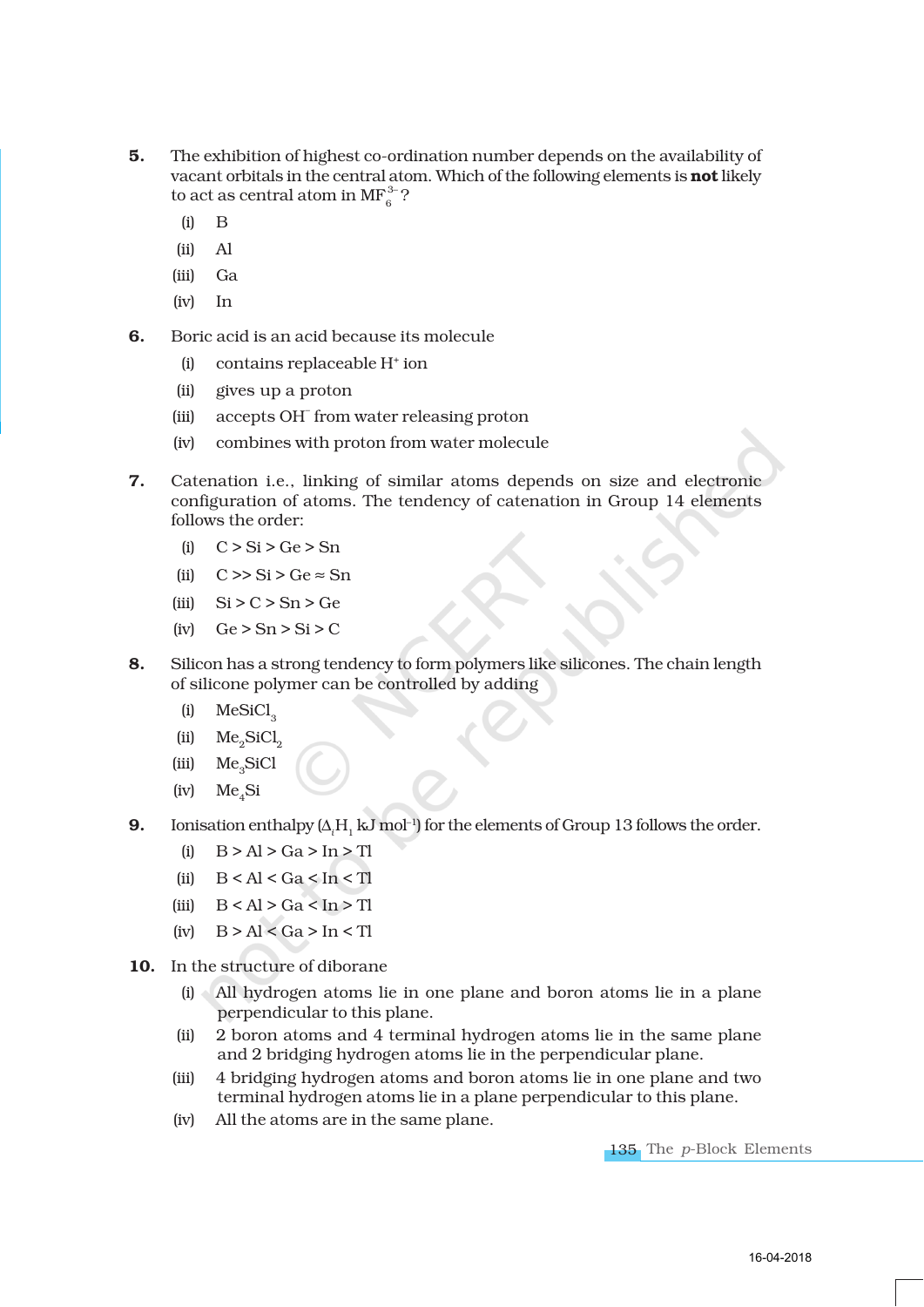- 11. A compound X, of boron reacts with NH<sub>3</sub> on heating to give another compound Y which is called inorganic benzene. The compound X can be prepared by treating  $BF$ <sub>s</sub> with Lithium aluminium hydride. The compounds  $\overline{X}$  and  $\overline{Y}$  are represented by the formulas.
	- (i)  $B_2H_6$ ,  $B_3N_3H_6$
	- (ii)  $B_2O_3$ ,  $B_3 N_3 H_6$
	- (iii)  $BF_{3}$ ,  $B_{3}N_{3}H_{6}$
	- $(iv)$   $B_0N_2H_c$ ,  $B_0H_c$
- 12. Quartz is extensively used as a piezoelectric material, it contains
	- (i) Pb
	- (ii) Si
	- (iii) Ti
	- (iv) Sn
- 13. The most commonly used reducing agent is
	- $\text{AlCl}_3$
	- $(iii)$  PbCl<sub>2</sub>
	- $(iii)$  SnCl<sub>4</sub>
	- $(iv)$  SnCl<sub>2</sub>
- 14. Dry ice is
	- $(i)$  Solid NH<sub>3</sub>
	- $(iii)$  Solid SO<sub>2</sub>
	- (iii) Solid CO<sub>2</sub>
	- $(iv)$  Solid N<sub>2</sub>
- 15. Cement, the important building material is a mixture of oxides of several elements. Besides calcium, iron and sulphur, oxides of elements of which of the group (s) are present in the mixture?
	- (i) group 2
	- (ii) groups 2, 13 and  $14$
	- (iii) groups 2 and 13
	- (iv) groups 2 and 14

### II. Multiple Choice Questions (Type-II)

#### In the following questions two or more options may be correct.

- 16. The reason for small radius of Ga compared to Al is  $\qquad \qquad$ .
	- (i) poor screening effect of *d* and *f* orbitals
	- (ii) increase in nuclear charge

Exemplar Problems, Chemistry 136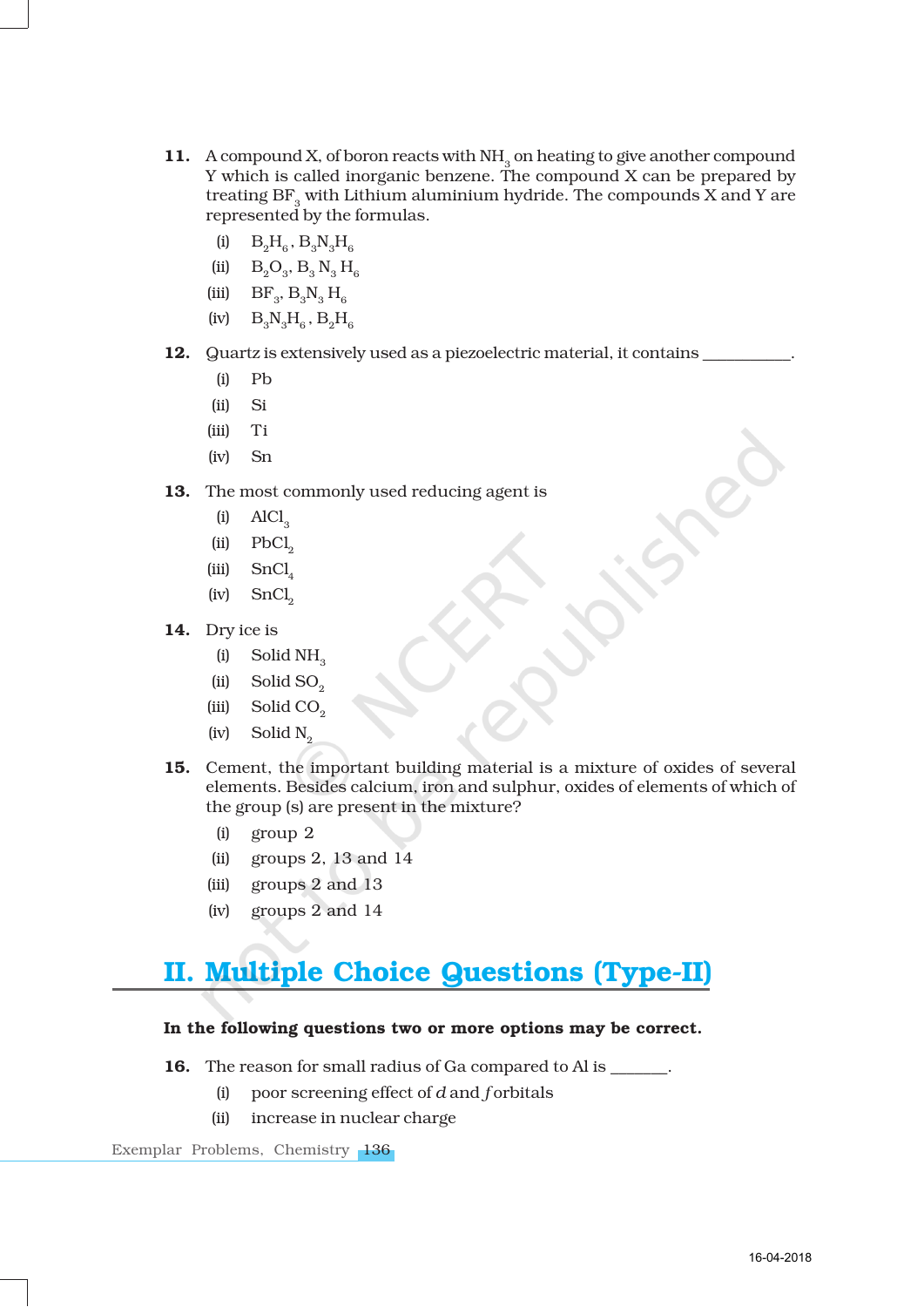- (iii) presence of higher orbitals
- (iv) higher atomic number
- 17. The linear shape of  $CO<sub>2</sub>$  is due to  $\_\_$ 
	- (i) *sp*3 hybridisation of carbon
	- (ii) *sp* hybridisation of carbon
	- (iii) *p*π– *p*π bonding between carbon and oxygen
	- (iv) *sp*2 hybridisation of carbon
- 18. Me<sub>2</sub>SiCl is used during polymerisation of organo silicones because
	- (i) the chain length of organo silicone polymers can be controlled by adding Me<sub>2</sub>SiCl
	- (ii) Me<sub>3</sub>SiCl blocks the end terminal of silicone polymer
	- (iii) Me<sub>3</sub>SiCl improves the quality and yield of the polymer
	- (iv) Me3SiCl acts as a catalyst during polymerisation
- 19. Which of the following statements are correct?
	- (i) Fullerenes have dangling bonds
	- (ii) Fullerenes are cage-like molecules
	- (iii) Graphite is thermodynamically most stable allotrope of carbon
	- (iv) Graphite is slippery and hard and therefore used as a dry lubricant in machines
- 20. Which of the following statements are correct. Answer on the basis of Fig.11.1.
	- (i) The two birdged hydrogen atoms and the two boron atoms lie in one plane;
	- (ii) Out of six B–H bonds two bonds can be described in terms of 3 centre 2-electron bonds.
	- (iii) Out of six B-H bonds four B-H bonds can be described in terms of 3 centre 2 electron bonds;



*Fig. 11.1*

- (iv) The four terminal B-H bonds are two centre-two electron regular bonds.
- 21. Identify the correct resonance structures of carbon dioxide from the ones given below :
	- (i)  $O C \equiv O$
	- (ii)  $Q = C = Q$
	- (iii)  $^{\circ}$  O  $\equiv$  C O<sup>+</sup>
	- (iv)  $\overline{O} C \equiv O^+$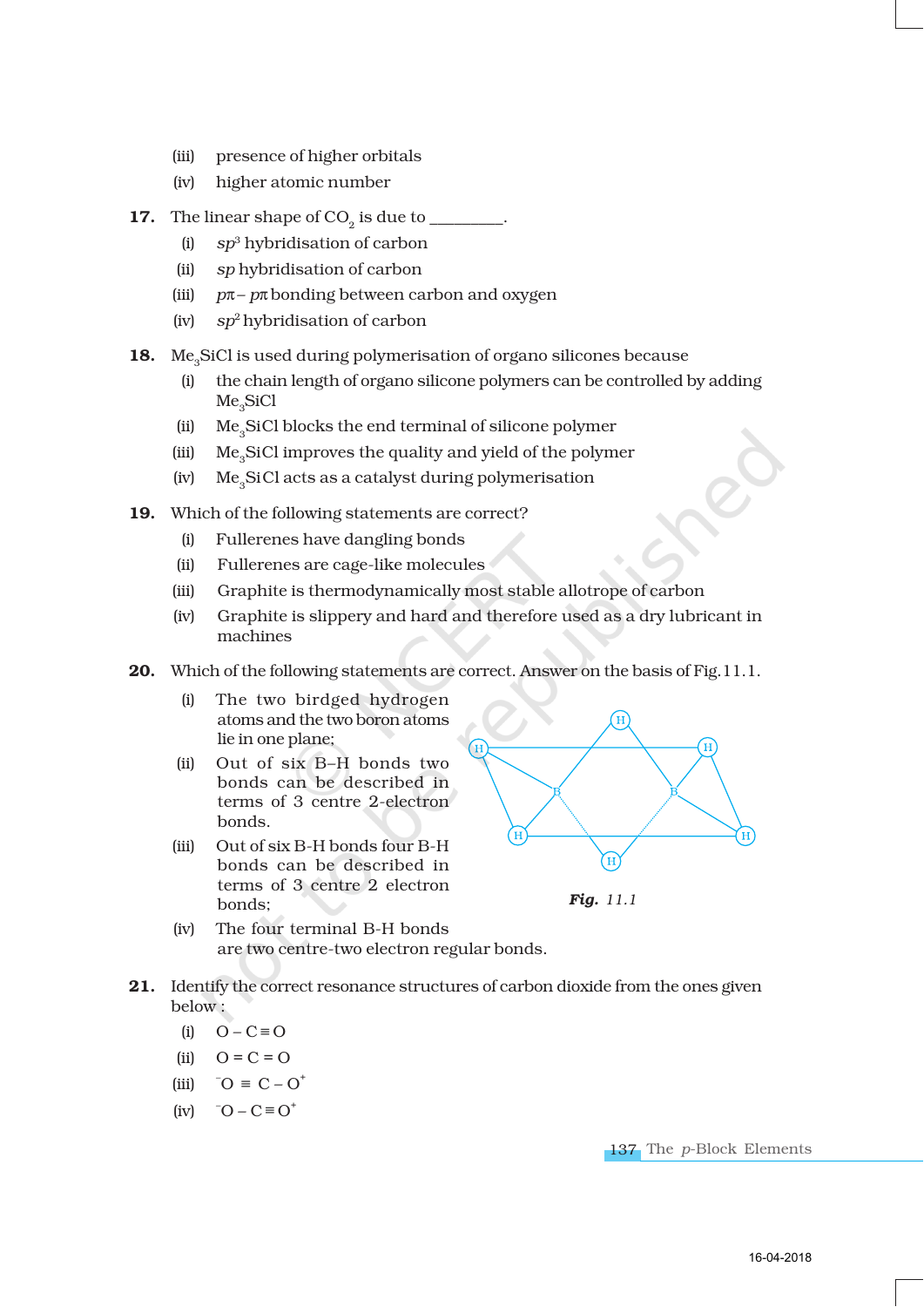### III. Short Answer Type

- 22. Draw the structures of BCl<sub>3</sub>.NH<sub>3</sub> and AlCl<sub>3</sub> (dimer).
- 23. Explain the nature of boric acid as a Lewis acid in water.
- 24. Draw the structure of boric acid showing hydrogen bonding. Which species is present in water? What is the hybridisation of boron in this species?
- 25. Explain why the following compounds behave as Lewis acids?

(i)  $BCl<sub>2</sub>$  (ii)  $AICI<sub>2</sub>$ 

- 26. Give reasons for the following:
	- (i)  $\mathbb{C}Cl_{4}$  is immiscible in water, whereas SiCl<sub>4</sub> is easily hydrolysed.
	- (ii) Carbon has a strong tendency for catenation compared to silicon.
- 27. Explain the following :
	- (i)  $CO<sub>2</sub>$  is a gas whereas SiO<sub>2</sub> is a solid.
	- (ii) Silicon forms  $\text{SiF}_6^{2-}$  ion whereas corresponding fluoro compound of carbon is not known.
- 28. The +1 oxidation state in group 13 and +2 oxidation state in group 14 becomes more and more stable with increasing atomic number. Explain.
- 29. Carbon and silicon both belong to the group 14, but inspite of the stoichiometric similarity, the dioxides, (i.e., carbon dioxide and silicon dioxide), differ in their structures. Comment.
- 30. If a trivalent atom replaces a few silicon atoms in three dimensional network of silicon dioxide, what would be the type of charge on overall structure?
- **31.** When BCl<sub>3</sub> is treated with water, it hydrolyses and forms  $[{\rm B}[\rm OH]_{4}]^T$  only whereas AlCl $_3$  in acidified aqueous solution forms [Al (H $_2$ O) $_6$ ] $^3\!^*$  ion. Explain what is the hybridisation of boron and aluminium in these species?
- 32. Aluminium dissolves in mineral acids and aqueous alkalies and thus shows amphoteric character. A piece of aluminium foil is treated with dilute hydrochloric acid or dilute sodium hydroxide solution in a test tube and on bringing a burning matchstick near the mouth of the test tube, a pop sound indicates the evolution of hydrogen gas. The same activity when performed with concentrated nitric acid, reaction doesn't proceed. Explain the reason.
- 33. Explain the following :
	- (i) Gallium has higher ionisation enthalpy than aluminium.
	- (ii) Boron does not exist as  $B^{3+}$  ion.
	- (iii) Aluminium forms  $[AlF_6]^3$  ion but boron does not form  $[Br_6]^3$  ion.
	- (iv) PbX<sub>a</sub> is more stable than PbX<sub>4</sub>.
	- (v) Pb<sup>4+</sup> acts as an oxidising agent but  $Sn^{2+}$  acts as a reducing agent.
	- (vi) Electron gain enthalpy of chlorine is more negative as compared to fluorine.
	- (vii)  $\text{Tl} \left( \text{NO}_3 \right)_3$  acts as an oxidising agent.

Exemplar Problems, Chemistry 138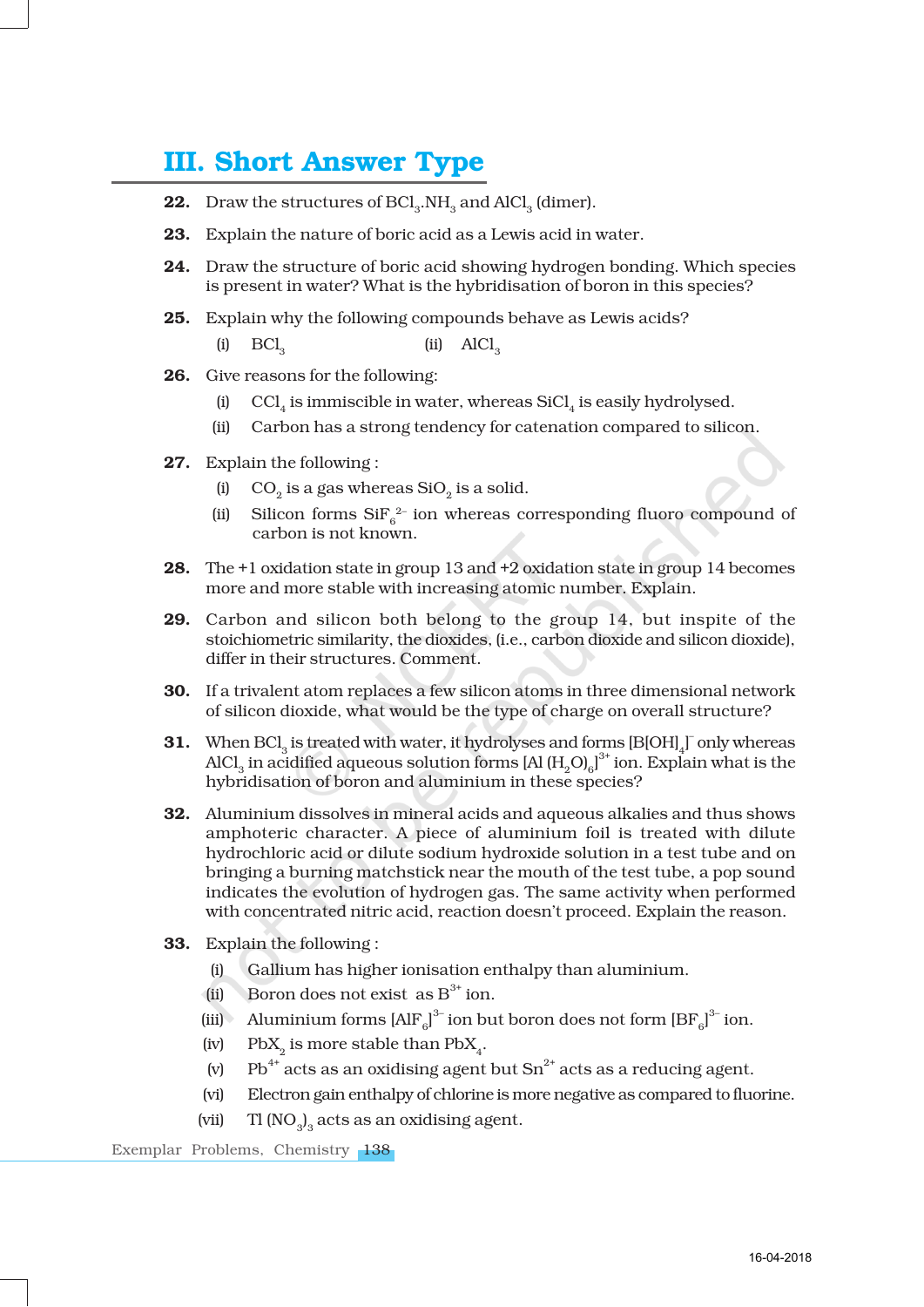- (viii) Carbon shows catenation property but lead does not.
- (ix)  $BF<sub>3</sub>$  does not hydrolyse.
- (x) Why does the element silicon, not form a graphite like structure whereas carbon does.
- 34. Identify the compounds A, X and Z in the following reactions :

(i) 
$$
A + 2HCl + 5H_2O \longrightarrow 2NaCl + X
$$
  
 $X \xrightarrow{ \Delta \atop 370K} HBO_2 \xrightarrow{ \Delta \atop 370K} Z$ 

35. Complete the following chemical equations :

$$
Z + 3 LiAlH4 \longrightarrow X + 3 LiF + 3AlF3
$$

$$
X + 6H2O \longrightarrow Y + 6H2
$$

$$
3X + 3O2 \longrightarrow B2O3 + 3H2O
$$

### IV. Matching Type

#### In the following questions more than one correlation is possible between options of Column I and Column II. Make as many correlations as you can.

36. Match the species given in Column I with the properties mentioned in Column II.

(i)  $BF_{4}^{-}$ 

#### Column I Column II

- (a) Oxidation state of central atom is  $+4$
- (ii) AlCl<sub>3</sub> (b) Strong oxidising agent
- (iii) SnO (c) Lewis acid
- (iv) PbO<sub>2</sub> (d) Can be further oxidised
	- (e) Tetrahedral shape

37. Match the species given in Column I with properties given in Column II.

### Column I Column II

- (i) Diborane (a) Used as a flux for soldering metals
- (ii) Galluim (b) Crystalline form of silica
- 
- 
- 
- (iii) Borax (c) Banana bonds
- (iv) Aluminosilicate (d) Low melting, high boiling, useful for measuring high temperatures
- (v) Quartz (e) Used as catalyst in petrochemical industries

139 The *p*-Block Elements

#### 16-04-2018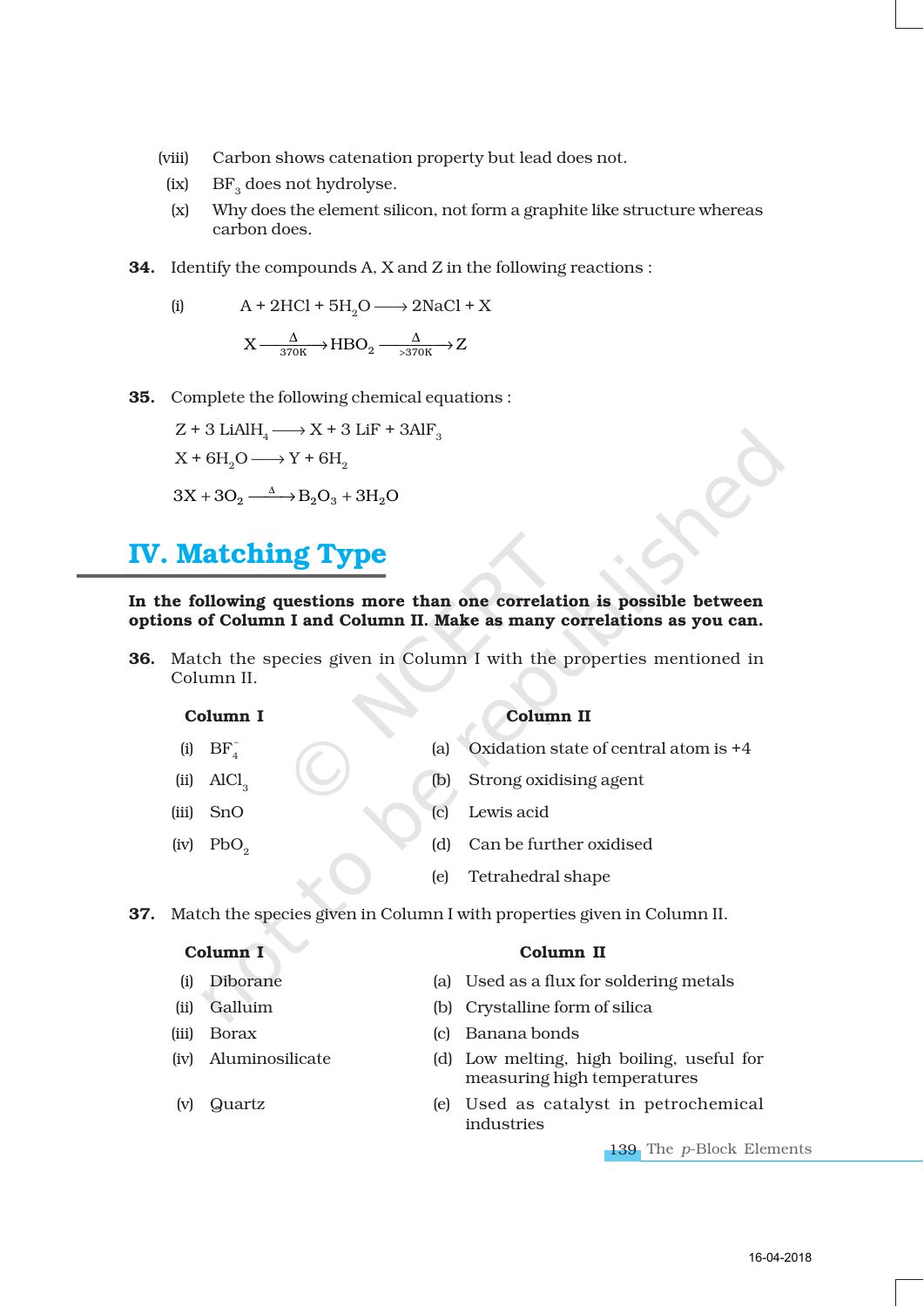38. Match the species given in Column I with the hybridisation given in Column II.

| Column I |
|----------|
|----------|

- (i) Boron in  $[B(OH)_4]$
- (ii) Aluminium in  $[A](H, O)_{c}]^{3+}$
- (iii) Boron in  $B_0H_c$  (c)  $sp^3d^2$
- (iv) Carbon in Buckminsterfullerene
- (v) Silicon in  $SiO_4^4$
- (vi) Germanium in  $[GeCl_{6}]^{2}$

### V. Assertion and Reason Type

### In the following questions a statement of Assertion (A) followed by a statement of Reason (R) is given. Choose the correct option out of the choices given below each question.

39. *Assertion (A):* If aluminium atoms replace a few silicon atoms in three dimensional network of silicon dioxide, the overall structure acquires a negative charge.

*Reason (R) :* Aluminium is trivalent while silicon is tetravalent.

- (i) Both A and R are correct and R is the correct explanation of A.
- (ii) Both A and R are correct but R is not the correct explanation of A.
- (iii) Both A and R are not correct
- (iv) A is not correct but R is correct.
- 40. *Assertion (A):* Silicons are water repelling in nature.
	- *Reason (R) :* Silicons are organosilicon polymers, which have (–R<sub>2</sub>SiO–) as repeating unit.
	- (i) A and R both are correct and R is the correct explanation of A.
	- (ii) Both A and R are correct but R is not the correct explanation of A.
	- (iii) A and R both are not true.
	- (iv) A is not true but R is true.

### VI. Long Answer Type

- 41. Describe the general trends in the following properties of the elements in Groups 13 and 14.
	-
	- (i) Atomic size (ii) Ionisation enthalpy
	- (iii) Metallic character (iv) Oxidation states
	- (v) Nature of halides

Exemplar Problems, Chemistry 140

16-04-2018

- Column II
- (a)  $sp<sup>2</sup>$
- (b)  $sp^3$
-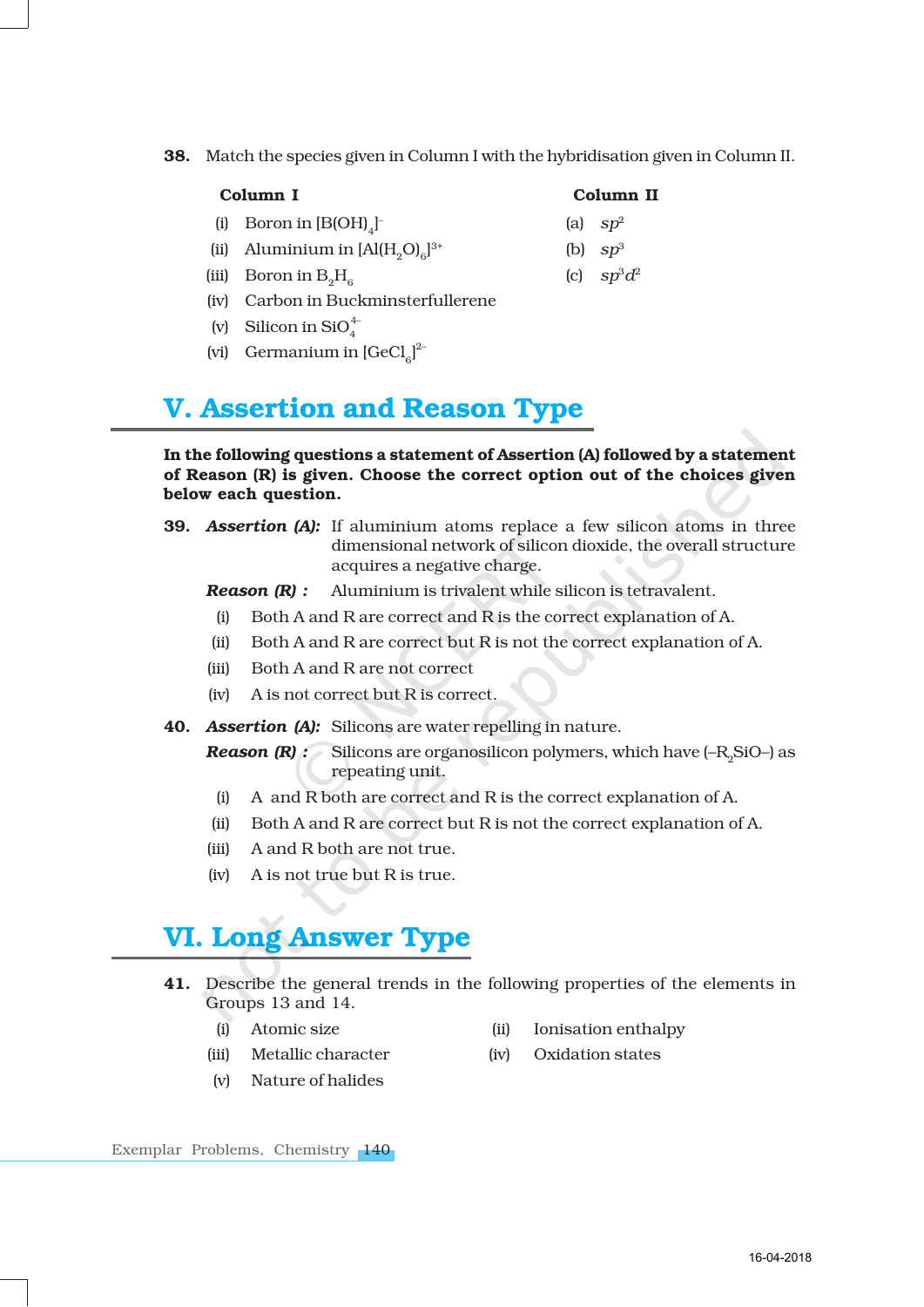- 42. Account for the following observations:
	- $(i)$  AlCl<sub>2</sub> is a Lewis acid
	- (ii) Though fluorine is more electronegative than chlorine yet  $BF_a$  is a weaker Lewis acid than BCl<sub>2</sub>
	- (iii) PbO<sub>2</sub> is a stronger oxidising agent than  $\mathrm{SnO}_{2}$
	- (iv) The +1 oxidation state of thallium is more stable than its +3 state.
- 43. When aqueous solution of borax is acidified with hydrochloric acid, a white crystalline solid is formed which is soapy to touch. Is this solid acidic or basic in nature? Explain.
- 44. Three pairs of compounds are given below. Identify that compound in each of the pairs which has group 13 element in more stable oxidation state. Give reason for your choice. State the nature of bonding also.
	- $(i)$  TlCl<sub>3</sub>, TlCl
	- $(iii)$  AlCl<sub>3</sub>, AlCl
	- (iii)  $InCl_3$ , InCl
- 45. BCl<sub>3</sub> exists as monomer whereas AlCl<sub>3</sub> is dimerised through halogen bridging. Give reason. Explain the structure of the dimer of  $AICI<sub>3</sub>$  also.
- **46.** Boron fluoride exists as  $BF_3$  but boron hydride doesn't exist as  $BH_3$ . Give reason. In which form does it exist? Explain its structure.
- 47. (i) What are silicones? State the uses of silicones.
	- (ii) What are boranes? Give chemical equation for the preparation of diborane.
- **48.** A compound (A) of boron reacts with  $NMe<sub>3</sub>$  to give an adduct (B) which on hydrolysis gives a compound (C) and hydrogen gas. Compound (C) is an acid. Identify the compounds A, B and C. Give the reactions involved.
- 49. A nonmetallic element of group 13, used in making bullet proof vests is extremely hard solid of black colour. It can exist in many allotropic forms and has unusually high melting point. Its trifluoride acts as Lewis acid towards ammonia. The element exihibits maximum covalency of four. Identify the element and write the reaction of its trifluoride with ammonia. Explain why does the trifluoride act as a Lewis acid.
- 50. A tetravalent element forms monoxide and dioxide with oxygen. When air is passed over heated element (1273 K), producer gas is obtained. Monoxide of the element is a powerful reducing agent and reduces ferric oxide to iron. Identify the element and write formulas of its monoxide and dioxide. Write chemical equations for the formation of producer gas and reduction of ferric oxide with the monoxide.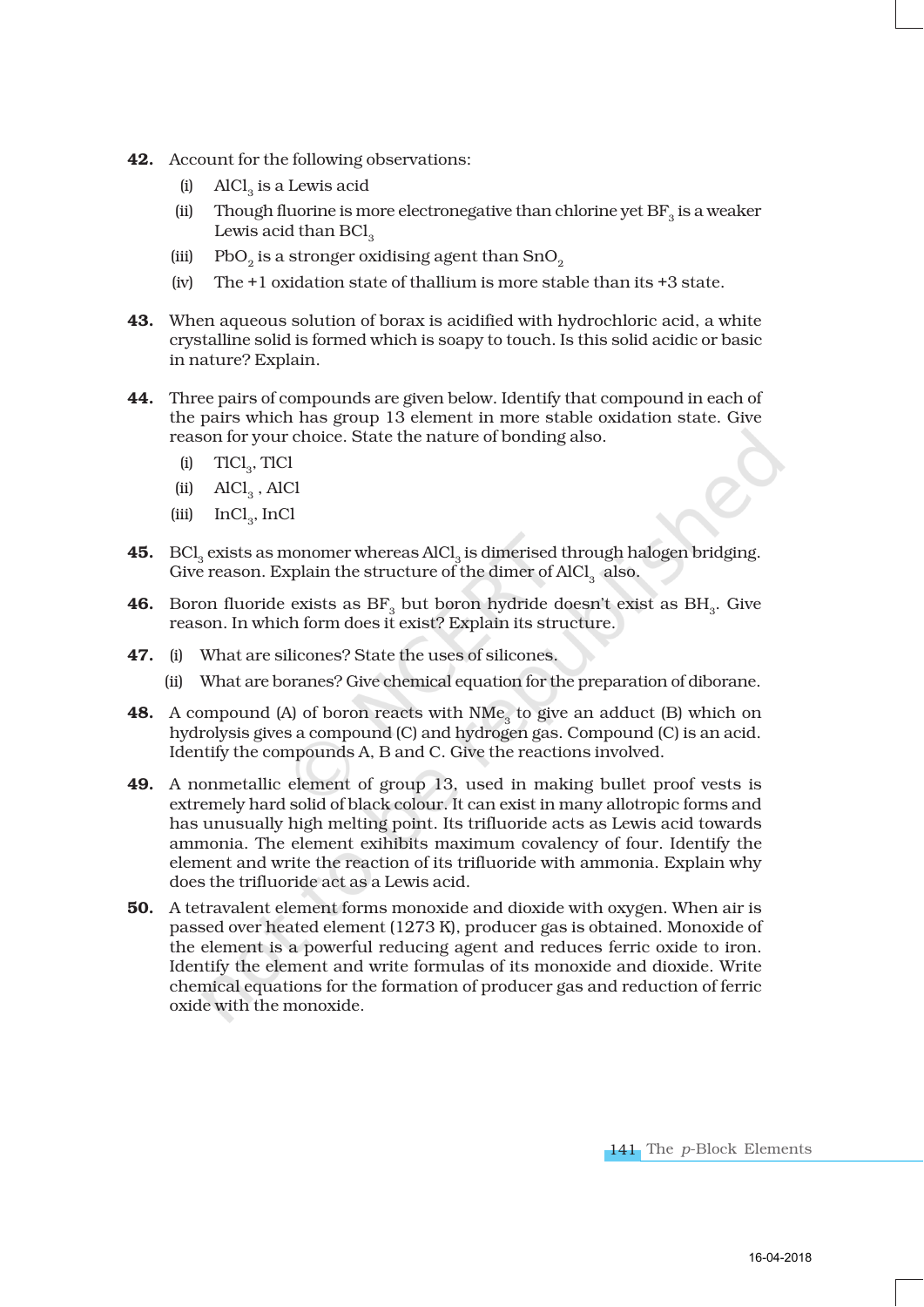### ANSWERS

#### *I. Multiple Choice Questions (Type-I)*

| 1. (iii)   | 2. (i)      | 3. (i)     | 4. (i)     | 5. (i)  | 6. (iii) |
|------------|-------------|------------|------------|---------|----------|
| 7. (ii)    | 8. (iii)    | 9. (iv)    | 10. $(ii)$ | 11. (i) | 12. (ii) |
| 13. $(iv)$ | $14.$ (iii) | 15. $(ii)$ |            |         |          |

### *II. Multiple Choice Questions (Type-II)*

| 16. (i), (ii)   | 17. (ii), (iii)     | 18. (i), (ii)  |
|-----------------|---------------------|----------------|
| 19. (ii), (iii) | 20. (i), (ii), (iv) | 21. (ii), (iv) |

### *III. Short Answer Type*

- 23. Boric acid acts as Lewis acid in water by accepting a pair of electrons from a hydroxyl ion :  $B(OH)_{3} + 2HOH \longrightarrow [B(OH)_{4}]^{+} + H_{3}O^{+}$
- 24. Species present in water is  $[B(OH)_4]$ . Boron is  $sp^3$  hybridised.
- 25. BCl<sub>3</sub> and AlCl<sub>3</sub> being electron deficient due to incomplete octet of central metal atom behave as Lewis acids.
- 26. CCl<sub>4</sub> is a covalent compound. Hence, insoluble in water whereas SiCl<sub>4</sub> is soluble because Si atom in  $SiCl<sub>4</sub>$  can accomodate the lone pair of electrons obtained from oxygen atom of water molecule in *d*-orbitals.
- 27. (i) Very high Si-O bond enthalpy and ionic character of Si-O bond.
	- (ii) Vacant 3*d* orbitals are available on Si atom to accomodate electrons and expand coordination number upto 6.
- 29. **[Hint :** In  $CO<sub>2</sub>$ , carbon is *sp* hybridised and it is a linear molecule. In SiO<sub>2</sub>, Si is tetrahedrally bonded to four oxygen atoms.]
- 30. Negative
- 32. [ $Hint: Conc. HNO<sub>3</sub> renders aluminum passive by forming a protective$ oxide layer on the surface.]

|  | 34. A : $\text{Na}_2\text{B}_4\text{O}_7$ (Borax) |  | 35. $A$ : BF <sub>2</sub> |
|--|---------------------------------------------------|--|---------------------------|
|  | $X$ : $H3BO3$                                     |  | $X$ : $B_2H_6$            |
|  | $Z$ : $B_3O_3$                                    |  | $Y$ ; $H_{3}BO_{3}$       |

Exemplar Problems, Chemistry 142